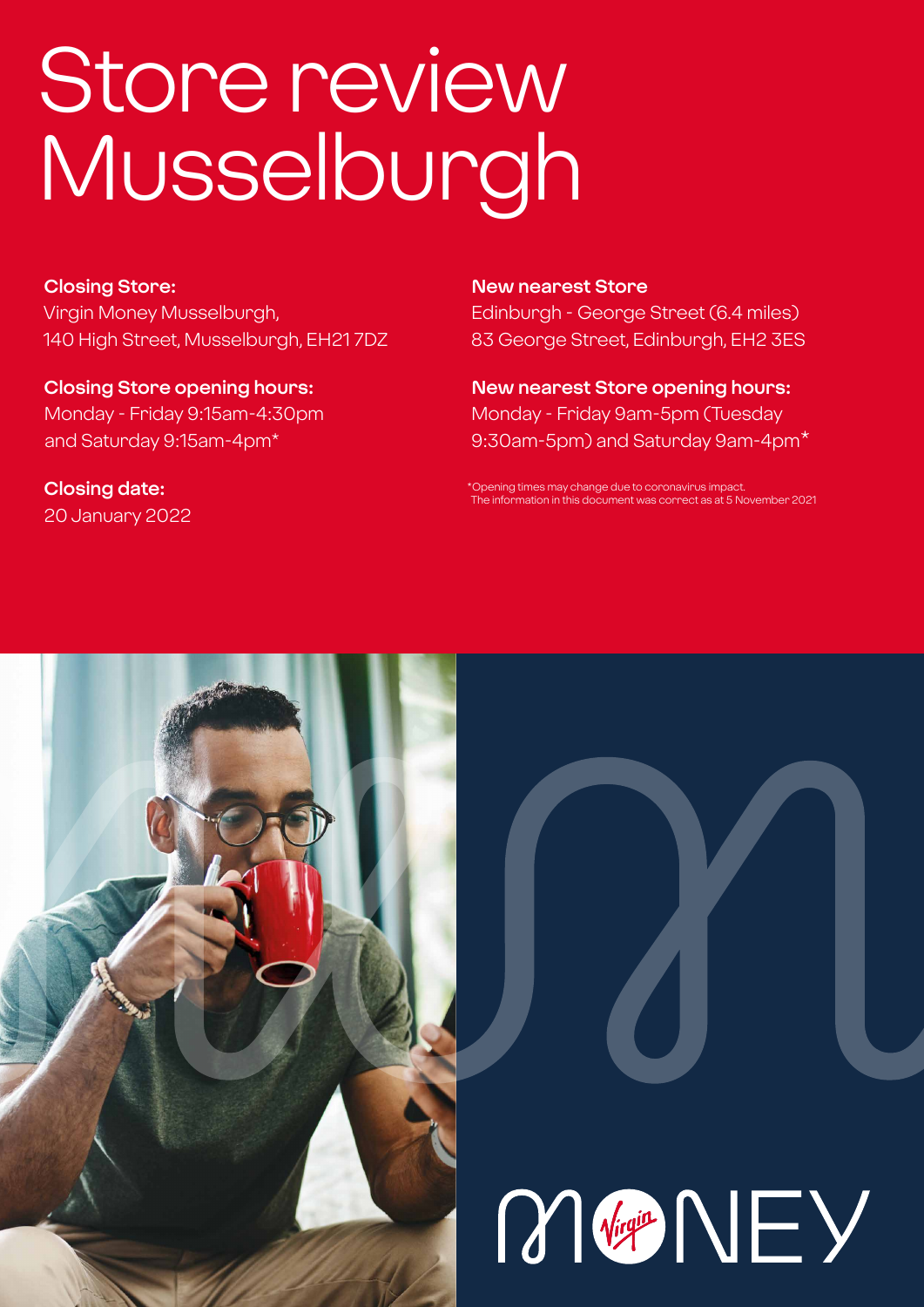# Summary of discussions

This Store review shares the outcome of discussions following the closure announcement for Musselburgh Store. It also contains our contact information if you have any questions or need help before or after the Store closes.

Since the closure announcement, we've been speaking to customers and local stakeholders to find out how we can limit the effects of this closure as much as possible. This has included reaching out to vulnerable and potentially vulnerable customers to offer additional support.

### Why we're closing your Store

More and more customers are taking advantage of our digital services and only visiting Stores when they want to discuss a significant life event. Between April 2019 and July 2021 we've seen digital registrations increase from 48.7% to 57.6% across our personal customers, and daily internet banking and mobile app logins are up 66%.

It's important to balance investment in digital services with making sure our Store network continues to meet the needs of our customers. This means that we've made the difficult decision to close a number of Stores.

This decision has been reached after considerable thought and analysis which includes input from local management.

Our Stores will continue to be a really important part of what we do and we've recently refreshed and revitalised them now that we're one Virgin Money brand.

### Just so you know

When we announced the Musselburgh Store was closing, we published an impact assessment. This provided more information on why we made the decision and ways in which customers could continue to make the most of our banking services. Head to **virginmoney.com/store-closures** or ask in Store to find out more.

# Feedback from customers and local stakeholders

### Customer feedback

Some customers have raised concerns over the closure of the Store and we have received a total of 0.12% complaints on the closure per customers mailed. We've been speaking to them about their personal circumstances and providing information on ways to continue to bank with us. We're confident that the transfer of accounts to the new Store will be smooth and there are alternative ways to bank with us locally or by using our digital services. These include:

- > Should a customer wish to use a Store for general advice or to discuss a product, Edinburgh George Street Store is 6.4 miles away and there are a further 3 Stores within 38 miles.
- > There are other ATMs in the area that are free to use.
- > Our mobile, internet and telephone banking facilities allow customers to do most day-to-day tasks, like balance checks, viewing transactions, transferring money between accounts, paying bills and cancelling / amending regular payments. Customers can even pay in a cheque on the go.
- > Customers are also able to use our mobile app to make external payments in a number of different ways and we're continuing to make our digital banking services bigger and better.
- > The local full service Post Office is located nearby on 176 High Street and provides personal and business customers with an alternative way to do their day-to-day banking transactions, such as cash withdrawals and paying in cash and cheques. Head to **www.postoffice.co.uk/branch-finder** to find other Post Office locations.
- > Customers can get all the information about our products and services, or raise any concerns by calling us on **0800 121 7365**. Our opening times are 7am to 9pm Monday to Saturday and 10am to 5pm on Sundays.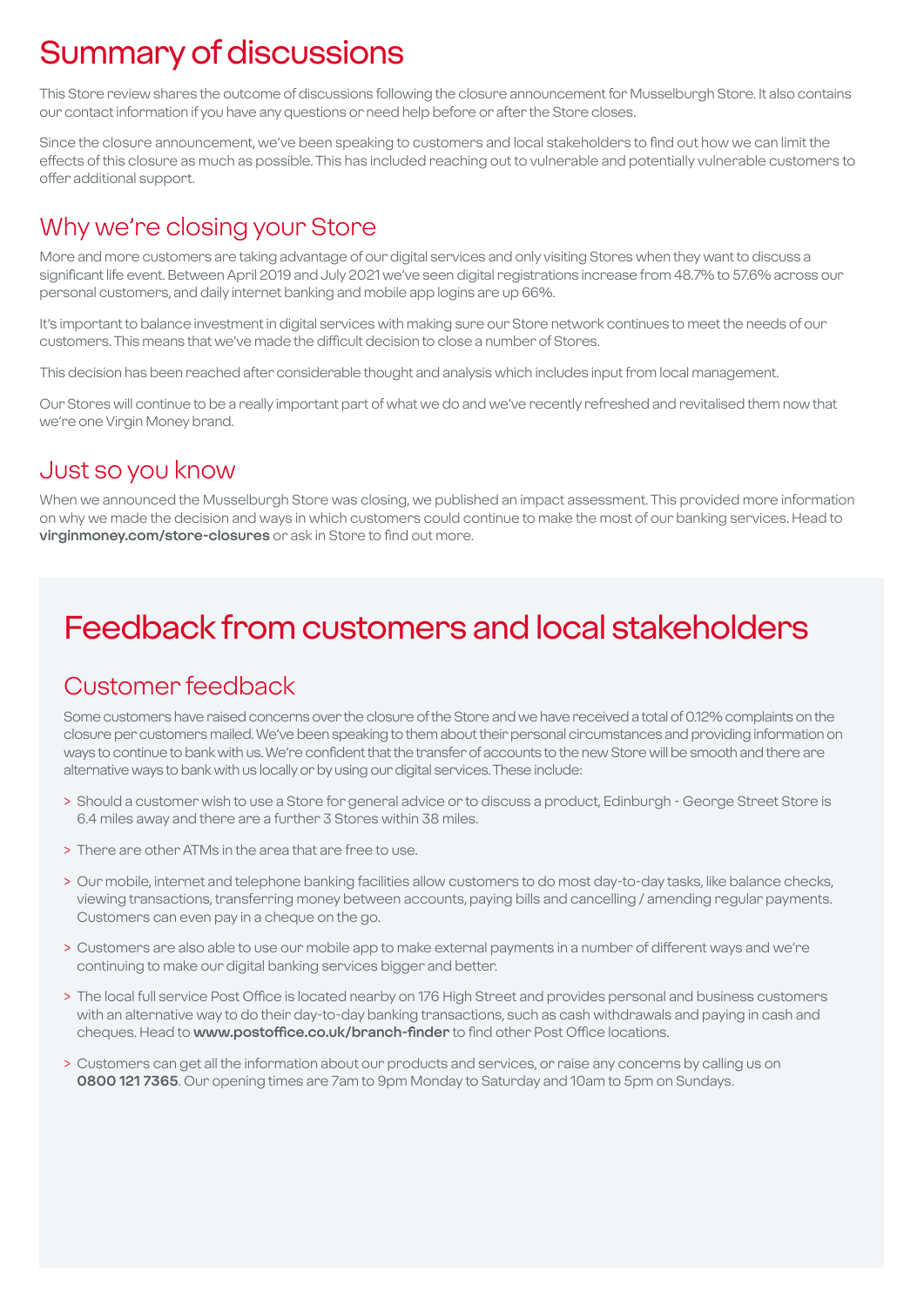### Stakeholder & community feedback

Sarah Boyack MSP contacted the Bank asking for us to confirm if the Store was previously a Clydesdale Bank branch. We have responded to confirm it was.

Colin Beattie MSP has requested a meeting to discuss the closure. The meeting took place on 14 October. Mr Beattie raised his disappointment and opposition about the closure and concerns with Lyn Rose and Allison Hair about Post Masters struggling with resources and capacity to take extra footfall from branch closures. Lyn committed to discussing this with the Post Office and getting back to Mr Beattie. Colin Beattie MSP contacted the Bank on 3 November regarding a constituent complaint linked to the closure – a response has been sent.

On 2 November 2021, our Store Manager spoke with the local Post Office to ensure they were aware of our Store closure and had all the information they needed to support our customers, including a good stock of paying in envelopes.

Our Store Manager has also reached out to the local Citizens Advice Bureau to make sure they are also aware of our pending Store closure and have all the information they need to support our customers.

The main concerns customers visiting our Store have raised are; while it's a short distance to travel into Edinburgh city centre (6.4 miles), this is city centre traffic and is time consuming, also the cost to park in the city is higher than locally in Musselburgh. Using the local Post Office service or mobile banking have been discussed with customers to mitigate the inconvenience.

### Engagement with customers and local stakeholders

| <b>Stakeholders</b>        | <b>Engagement activities</b>   | <b>Additional notes</b>                                                                                                                                                                                                                                                                                                                                                |
|----------------------------|--------------------------------|------------------------------------------------------------------------------------------------------------------------------------------------------------------------------------------------------------------------------------------------------------------------------------------------------------------------------------------------------------------------|
| <b>Customers</b>           | Store posters and leaflets     | Live from 29 September 2021.                                                                                                                                                                                                                                                                                                                                           |
|                            | Closure details on our website | Available at virginmoney.com/store-closures                                                                                                                                                                                                                                                                                                                            |
|                            | External media                 | Announcement issued to national and local media outlets.                                                                                                                                                                                                                                                                                                               |
|                            | <b>Direct mailing</b>          | A letter, 24-hour banking leaflet and Post Office services leaflet sent<br>on 29 September 2021. This was issued to all Store customers and<br>customers regularly using the Store.                                                                                                                                                                                    |
|                            |                                | The mailing included info on the Store closure and how to access all the<br>other ways to bank. This provided customers with a minimum 12 weeks'<br>notice in line with the UK Finance Access to Banking Standard and<br>Financial Conduct Authority (FCA) Guidance.                                                                                                   |
|                            | Customer contact               | We're contacting known vulnerable and potentially vulnerable<br>customers, to see what we can do to support their banking needs after<br>the closure. We'll talk to them about their personal circumstances and<br>ways we can help. This may include arranging a meeting with the nearest<br>Store Manager or walking the route to the nearest Post Office with them. |
|                            |                                | All customers can attend digital banking sessions either in Store, at a<br>local library or carried out remotely when requested. The Store digital<br>banking sessions are scheduled for 18 November and 7 December<br>2021.                                                                                                                                           |
|                            |                                | Corporate Structured Finance and Commercial and Private<br>Relationship Managers will talk to their customers about the closure<br>and make sure they have support in place to meet their banking<br>requirements (e.g. we may be able to set up a cash delivery service for<br>some of our Business customers).                                                       |
| Customer<br>support groups | Email                          | Email sent to local Citizens Advice Bureau on 30 September 2021.                                                                                                                                                                                                                                                                                                       |
|                            |                                | Email sent to local Chamber of Commerce on 30 September 2021.                                                                                                                                                                                                                                                                                                          |
|                            |                                | Email sent to Age Scotland local group, RNIB and FSB regional team on<br>30 September 2021.                                                                                                                                                                                                                                                                            |
| <b>Politicians</b>         | Email / letter                 | Email issued to local MP and MSP on 29 September 2021 and local<br>Councillors on 30 September 2021.                                                                                                                                                                                                                                                                   |
| Post Office                | <b>Meetings</b>                | Following discussions of the closure with the Post Office, they're<br>contacting the nearest three Post Office branches to each closing<br>Store. This is to make sure they're aware of the closure and supplied<br>with extra pay-in envelopes.                                                                                                                       |